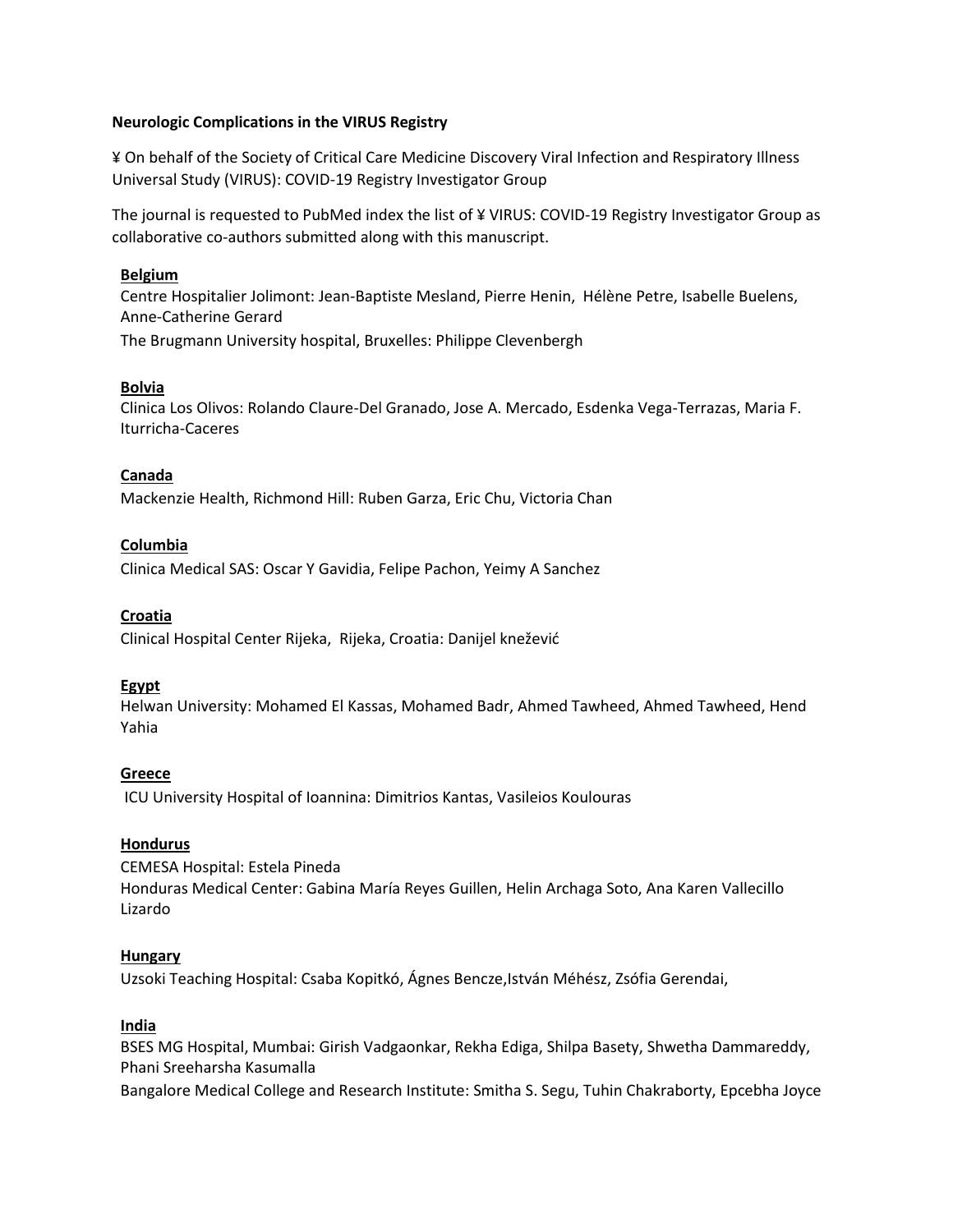Medicover Hospitals: Sridhar Papani, Mahesh Kamuram

Maulana Azad Medical College and Lok Nayak hospital: Mradul Kumar Daga, Munisha Agarwal , Ishan Rohtagi

Jawaharlal Institute of Postgraduate Medical Education and Research, Pondicherry: Anusha Cherian, Sreejith Parameswaran , Magesh Parthiban, Menu Priya A.

ACSR Govt. Medical College and Hospital: Phaneendra Doddaga, Neethi Chandra

Mahatma Gandhi Hospital, Jaipur: Puneet Rijhwani, Ashish Jain, Aviral Gupta, Ram Mohan Jaiswal, Ambika Tyagi, Nimish Mathur

KLEs Dr. Prabhakar Kore Hospital: Madhav Prabhu, Vishal Jakati

Tristar Hospital: Mukur Petrolwala, Bharat Ladva

Panimalar Medical College Hospital & Research Institute: Surapaneni Krishna Mohan, Ekambaram Jyothisree

Gandhi Medical College and Hospital, Hyderabad: Umamaheswara Raju, Janaki Manduva, Naresh Kolakani, Shreeja Sripathi, Sheetal Chaitanya

Om Superspeciality Hospital, Raipur: Kamlesh Kumar Agrawal, Vijendra Baghel, Kirti Kumar Patel

### **Iran**

Labbafinejad Medical Center, Shahid Beheshti University of Medical Sciences, Tehran: Nooshin Dalili, Mohsen Nafa

# **Japan**

Center Hospital of the National Center for Global Health and Medicine: Wataru Matsuda, Reina Suzuki Hiroshima University: Michihito Kyo

Hokkaido University Hospital, Sapporo: Shu Tahara, Mineji Hayakawa, Kunihiko Maekawa Jichi Medical University Saitama Medical Center: Reina Suzuki, Masamitsu Sanui, Sho Horikita Sapporo City General Hospital: Yuki Itagaki, Akira Kodate, Reina Suzuki, Akira Kodate,Yuki Takahashi, Koyo Moriki

Tohoku university hospital, Sendai: Takuya Shiga, Yudai Iwasaki

Tokyo Medical and Dental University: Hidenobu Shigemitsu, Yuka Mishima, Nobuyuki Nosaka, Michio Nagashima

# **Kuwait**

Al-Amiri and Jaber Al-Ahmed Hospitals, Kuwait Extracorporeal Life Support Program: Abdulrahman Al-Fares

# **Mexico**

Hospital Universitario, Universidad Autonoma de Nuevo León: Rene Rodriguez-Gutierrez, Jose Gerardo Gonzalez-Gonzalez, Alejandro Salcido-Montenegro, Adrian Camacho-Ortiz Centenario Hospital Miguel Hidalgo, Aguascalientes: Mariana Janeth Hermosillo Ulloa

# **Nigeria**

Aminu Kano Teaching Hospital/Bayero University, Kano: Fatimah Hassan-Hanga, Hadiza Galadanci, Abubakar Shehu Gezawa, Halima M. S. Kabara,Taiwo Gboluwaga Amole, Halima Kabir, Dalha Gwarzo Haliru, Abdullahi S Ibrahim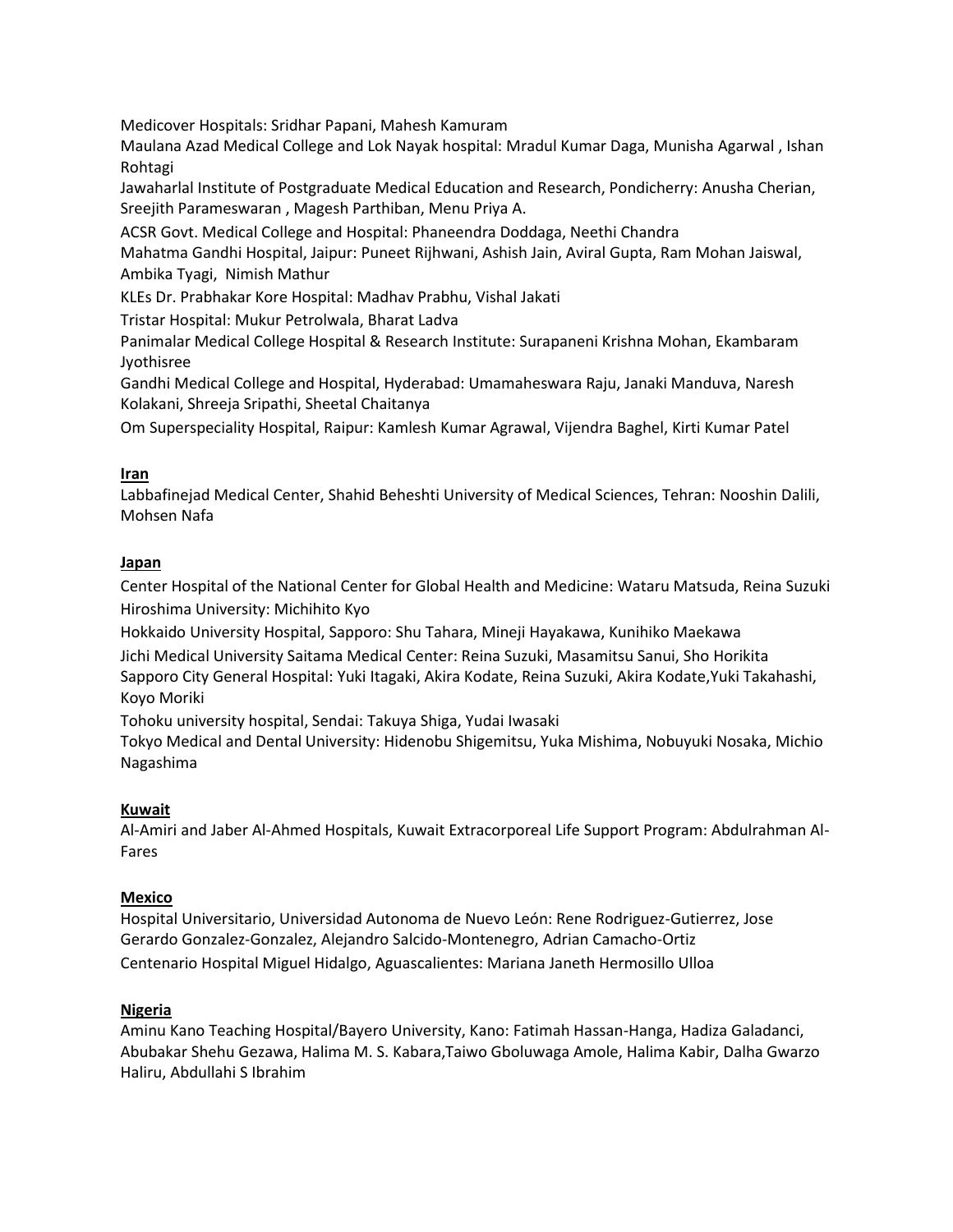### **Pakistan**

Dow University Hospital: Muhammad Sohaib Asghar, Mashaal Syed, Syed Anosh Ali Naqvi

### **Russia**

Kuban State Medical University with affiliation Territorial Hospital #2: Igor Borisovich Zabolotskikh, Konstantin Dmitrievich Zybin, Sergey Vasilevich Sinkov, Tatiana Sergeevna Musaeva

### **Saudi Arabia**

King Fahad Armed Forces Hospital: Razan K Alamoudi, Hassan M. AlSharif, Sarah A. Almazwaghi, Mohammed S Elsakran, Mohamed A Aid, Mouaz A Darwich, Omnia M Hagag, Salah A Ali, Alona rocacorba, Kathrine Supeña, Efren Ray Juane, Jenalyn Medina, Jowany Baduria King Faisal Specialist Hospital & Research Centre - Riyadh: Marwa Ridha Amer, Mohammed Abdullah Bawazeer, Talal I. Dahhan, Eiad Kseibi, Abid Shahzad Butt, Syed Moazzum Khurshid, Muath Rabee, Mohammed Abujazar, Razan Alghunaim, Maal Abualkhair, Abeer Turki AlFirm, Eiad Kseibi, Syed Moazzum Khurshid, Muath Rabee, Mohammed Abujazar, Razan Alghunaim

King Saud bin Abdulaziz University for Health Sciences and King Abdullah International Medical Research Center: Yaseen M Arabi, Sheryl Ann Abdukahil

King Saud University: Mohammed A Almazyad, Mohammed I Alarifi, Jara M Macarambon, Ahmad Abdullah Bukhari, Hussain A. Albahrani, Kazi N Asfina, Kaltham M Aldossary

# **Serbia**

CHC Bezanijska kosa, Belgrade: Marija Zdravkovic. Zoran Todorovic, Viseslav Popadic, Slobodan Klasnja

Institute for Pulmonary Diseases of Vojvodina, Sremska Kamenica: Ana Andrijevic, Srdjan Gavrilovic, Vladimir Carapic

UMC Zvezdara, Belgrad: Bojan Kovacevic, Jovana Bojicic

University Hospital Center "Dr Dragisa Misovic-Dedinje": Stevanovic Predrag, Dejan S Stojakov, Duska K Ignjatovic, Suzana C Bojic, Marina M Bobos, Irina B Nenadic, Milica S Zaric, Marko D Djuric, Vladimir R Djukic

### **Spain**

Hospital Universitario La Paz: Santiago Y. Teruel, Belen C. Martin,Santiago Y. Teruel

# **Turkey**

Marmara University: Uluhan Sili, Huseyin Bilgin, Pinar Ay

# **United States of America**

Advocate Children's Hospital, IL: Varsha P Gharpure, Usman Raheemi

Advocate Christ Medical Center: Kenneth W. Dodd, Nicholas Goodmanson, Kathleen Hesse,Paige Bird, Chauncey Weinert, Nathan Schoenrade, Abdulrahman Altaher, Esmael Mayar, Matthew Aronson, Tyler Cooper, Monica Logan, Brianna Miner, Gisele Papo

Advocate/Aurora St Luke's Medical Center: Eric M. Siegal, Phyllis Runningen

Albany Medical Center: Suzanne Barry, Christopher Woll, Gregory Wu, Erin Carrole, Kathryn Burke, Mustafa Mohammed

Allina Health (Abbott Northwestern Hospital, United Hospital and Mercy Hospital in Minnesota): Roman R. Melamed,David M. Tierney, Love A. Patel, Vino S. Raj, Barite U. Dawud, Narayana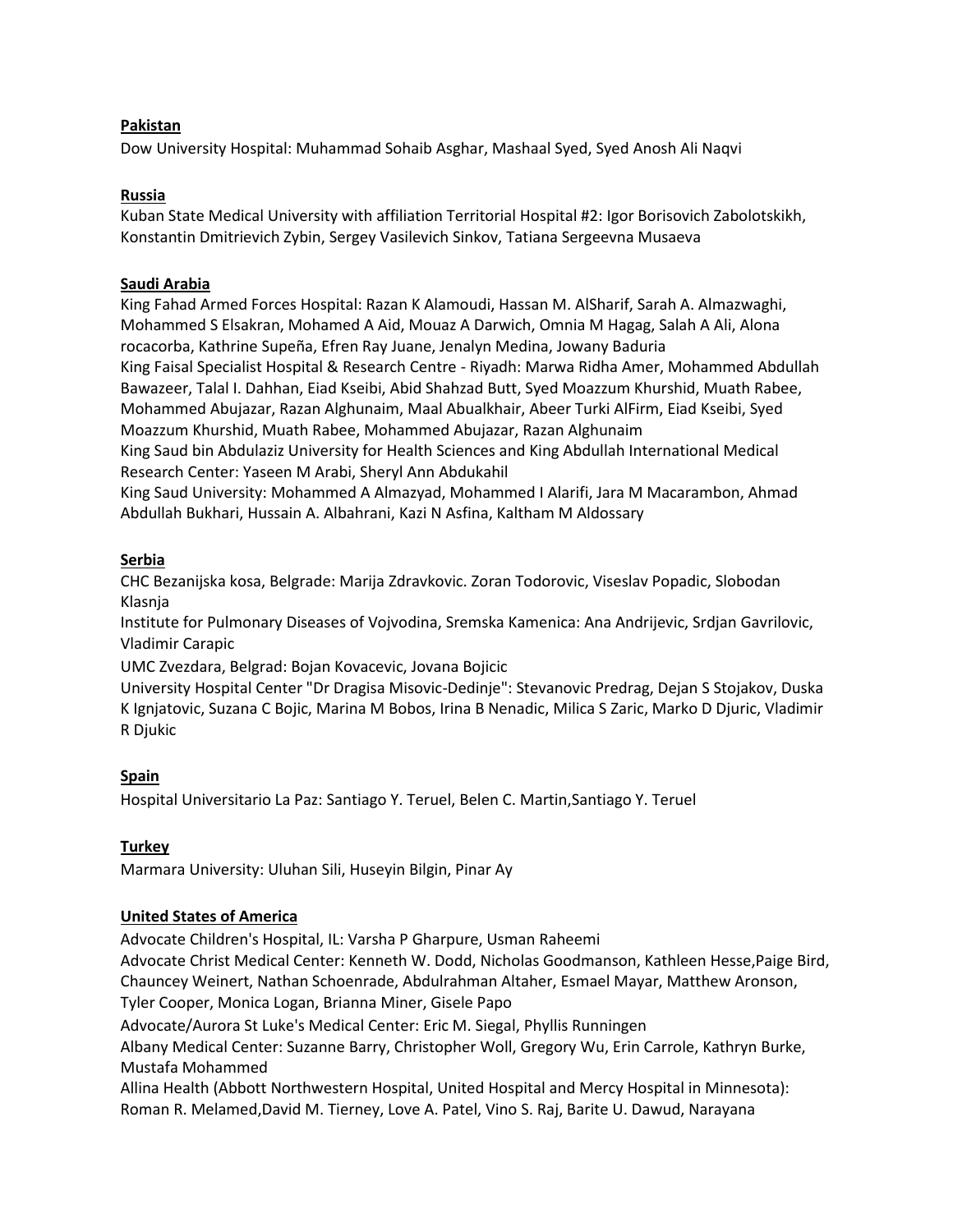Mazumder, Abbey Sidebottom, Alena M. Guenther, Benjamin D. Krehbiel, Nova J. Schmitz, Stacy L. Jepsen, Lynn Sipsey, Anna Schulte, Whitney Wunderlich, Cecely Hoyt AnMed Health: Abhijit A Raval, Andrea Franks Arkansas Children's Hospital: Katherine Irby, Ronald C. Sanders Jr., Glenda Hefley Ascension St. Mary's Hospital: Jennifer M. Jarvis Ascension St.Vincent Hospital: Anmol Kharbanda, Sunil Jhajhria, Zachary Fyffe Ascension/St. Thomas Research Institute West Campus: Stephen Capizzi, Bethany Alicie, Martha Green, Lori Crockarell, Amelia Drennan, Kathleen Dubuque, Tonya Fambrough, Nikole Gasaway, Briana Krantz, Peiman Nebi, Jan Orga, Margaret Serfass, Alina Simion, Kimberly Warren, Cassie Wheeler, CJ Woolman Atrium Health Navicent: Amy B. Christie, Dennis W. Ashley, Rajani Adiga Augusta Health: Andrew S. Moyer, George M. Verghese Augusta University Medical Center: Andrea Sikora Newsome, Christy C. Forehand, Rebecca Bruning, Timothy W. Jones Aultman Hospital: Moldovan Sabov, Fatema Zaidi, Fiona Tissavirasingham, Dhatri Malipeddi Banner University Medical Center-Tucson: Jarrod M Mosier, Karen Lutrick, Beth Salvagio Campbell, Cathleen Wilson, Patrick Rivers, Jonathan Brinks, Mokenge Ndiva Mongoh, Boris Gilson Baptist Health South Florida: Donna Lee Armaignac, Don Parris, Maria Pilar Zuniga, Ilea Vargas, Viviana Boronat, Anneka Hutton, Navneet Kaur, Prashank Neupane, Nohemi Sadule-Rios, Lourdes M. Rojas, Aashish Neupane, Priscilla Rivera, Carlos Valle Carlos, Gregory Vincent BayCare Health System: Mahesh Amin, Mary E Schelle, Amanda Steadham Baylor College of Medicine, Baylor St. Lukes Medical Center: Christopher M Howard, Cameron McBride, Jocelyn Abraham, Orlando Garner, Katherine Richards, Keegan Collins, Preethi Antony, Sindhu Mathew Baylor Scott & White Health: Valerie C. Danesh, Gueorgui Dubrocq, Amber L. Davis, Marissa J Hammers, ill M. McGahey, Amanda C. Farris, Elisa Priest, Robyn Korsmo, Lorie Fares, Kathy Skiles, Susan M. Shor, Kenya Burns, Corrie A Dowell, Gabriela "Hope" Gonzales, Melody Flores, Lindsay Newman, Debora A Wilk, Jason Ettlinger, Jaccallene Bomar, Himani Darji, Alejandro Arroliga, Alejandro C Arroliga, Corrie A. Dowell, Gabriela Hope Conzales, Melody Flores, Lindsay Newman, Debora A. Wilk, Jason Ettlinger, Himani Darji, Jaccallene Bomar Beaumont Children's Hospital: Paras B. Khandhar, Elizabeth Kring Beth Israel Deaconess Medical Center: Valerie M. Banner-Goodspeed, Somnath Bose, Lauren E. Kelly, Melisa Joseph, Marie McGourty, Krystal Capers, Benjamin Hoenig, Maria C. Karamourtopoulos, Anica C. Law, Elias N. Baedorf Kassis Boston University School of Medicine, Boston, MA: Allan J. Walkey, Sushrut S. Waikar, Michael A. Garcia, Mia Colona, Zoe Kibbelaar, Michael Leong, Daniel Wallman, Kanupriya Soni, Jennifer Maccarone, Joshua Gilman, Ycar Devis, Joseph Chung, Munizay Paracha, David N. Lumelsky, Madeline DiLorenzo, Najla Abdurrahman, Shelsey Johnson Brooke Army Medical Center: Maj Andrew M. Hersh, CPT Stephanie L Wachs, Brittany S. Swigger, CPT

Stephanie L Wachs, Capt Lauren A. Sattler, Capt Michael N. Moulton

Buffalo General Medical Center: Kimberly Zammit, Patrick, J, McGrath, William, Loeffler,Maya, R, Chilbert

Cardinal Glennon Children's Hospital: Aaron S. Miller, Edwin L. Anderson, Rosemary Nagy, Ravali R. Inja

Cedars Sinai Medical Center: Pooja A. Nawathe, Isabel Pedraza, Jennifer Tsing, Karen Carr, Anila Chaudhary, Kathleen Guglielmino

Chambersburg Hospital: Raghavendra Tirupathi, Alymer Tang, Arshad Safi, Cindy Green, Jackie Newell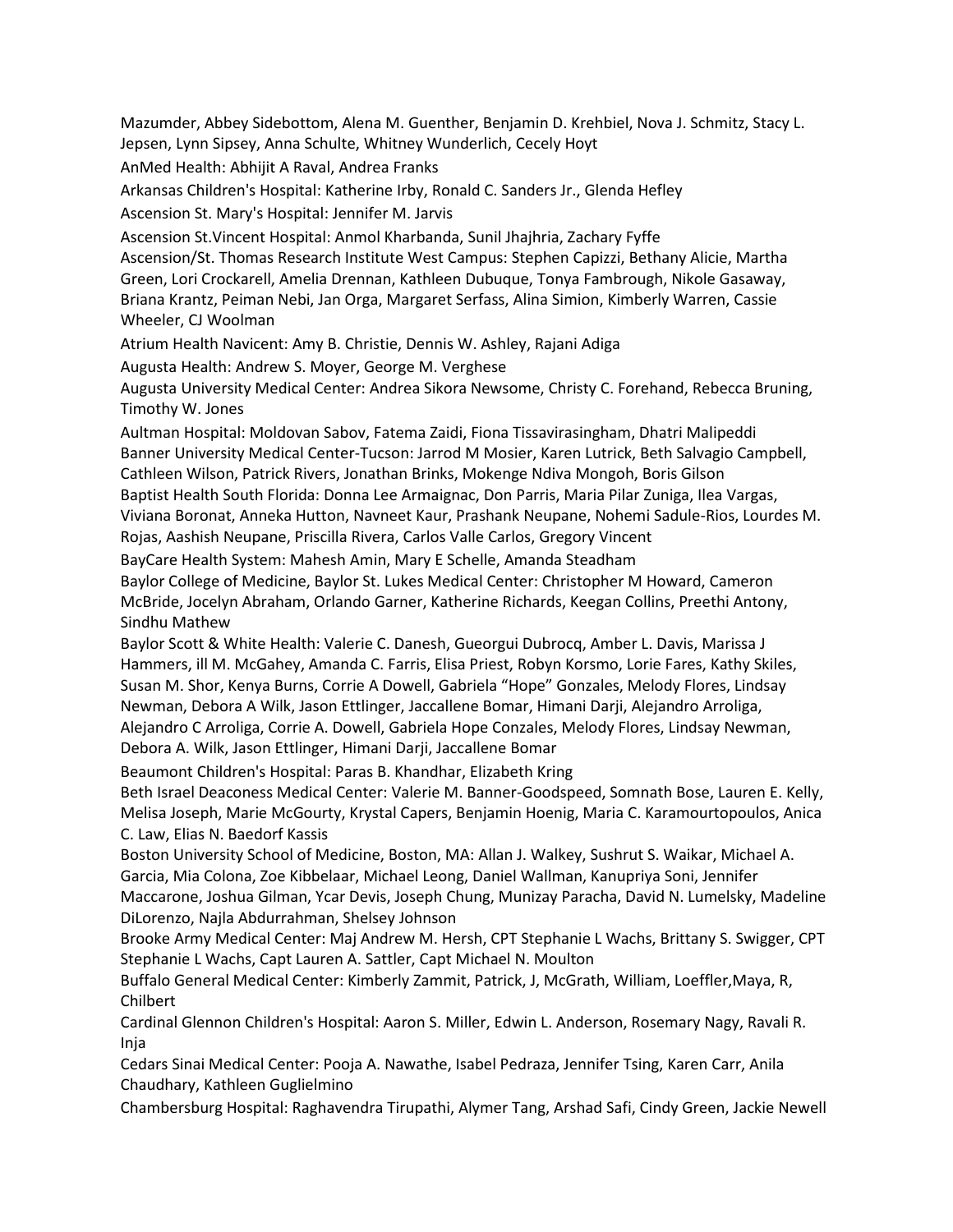Charleston Area Medical Center: Rayan E. Ihle, Shelda A. Martin, Elaine A. Davis Children's Hospital Colorado, University of Colorado Anschutz Medical Campus: Katja M. Gist, Imran A Sayed, John Brinton, Larisa Strom

Children's Hospital of Philadelphia: Kathleen Chiotos, Allison M. Blatz, Giyoung Lee, Ryan H. Burnett, Guy I. Sydney, Danielle M. Traynor

CHRISTUS Santa Rosa Health System: Karissa Nauert, Annika Gonzalez, Mariel Bagley, Anita Santpurkar

Christus Spohn Shoreline Corpus Christi: Salim Surani, Joshua White, Aftab Khan, Rahul Dhahwal Clements University Hospital at UT Southwestern Medical Center: Sreekanth Cheruku, Farzin Ahmed, Christopher Deonarine, Ashley Jones, Mohammad-Ali Shaikh, David Preston, Jeanette Chin Cleveland Clinic (Main Campus, Fairview Hospital, Florida-Weston, Hillcrest Hospital, Marymount Hospital): Vidula Vachharajani, Abhijit Duggal, Prabalini Rajendram, Omar Mehkri, Siddharth Dugar, Michelle Biehl, Gretchen Sacha, , Stuart Houltham, Alexander King, Kiran Ashok, Bryan Poynter, Mary Beukemann, Richard Rice, Susan Gole, Valerie Shaner, Adarsh Conjeevaram, Michelle Ferrari, Narendrakumar Alappan, Steven Minear, Jaime Hernandez-Montfort, Syed Sohaib Nasim, Ravi Sunderkrishnan, Debasis Sahoo

Community Health Network Indianapolis: Patrick S. Milligan, Sandeep K. Gupta, Joy M. Koglin, Regina Gibson, Lana Johnson, Felicia Preston, Crimson Scott, Bethany Nungester

Cooper University Health Care: Dana D Byrne, Christa A Schorr, Katie Grant, Katherine L Doktor, Maura C Porto, Olga Kaplan, James E. Siegler, III, Brian Schonewald, Ashley Woodford, Alan Tsai, Savina Reid, Kuntal Bhowmick, Saba Daneshpooy, Cyrus Mowdawalla, Trishna Akshay Dave, Wilhemina Kennedy Connor Crudeli, Christopher Ferry, Long Nguyen, Sneha Modi, Niharika Padala, Pavan Jitendra Patel, Belle Lin, Lena Chatterjee, Jamie Qiuyun, Fan Mandi Liu, Rasagna Kota, Annesha Banerjee

Cox Medical Center Springfield: Steven K. Daugherty, Sam Atkinson, Kelly Shrimpton Detar Family Medicine residency: Sidney Ontai, Brian Contreras, MD, Uzoma Obinwanko, Nneka Amamasi, Amir Sharafi

Detroit Medical Centre: Sarah Lee, Zahia Esber, Chetna Jinjvadia

Duke University Hospital: Raquel R Bartz, Vijay Krishnamoorthy, Bryan Kraft, Aaron Pulsipher, Eugene Friedman, Sachin Mehta

Englewood Health: Margit Kaufman, Gregg Lobel, Nisha Gandhi, Amr Abdelaty, Elizabeth Shaji, Kiana Lim, Juan Marte, Dani Ashley Sosa

George Washington University: David P. Yamane, Ivy Benjenk, Nivedita Prasanna

Greenville Memorial Hospital: Nicholas Perkins, Prera J. Roth, Banu Sivaraj, Haley Fulton, Madison G Herin, Marissa Crum, Morgan E. Fretwell, Emily-Rose Zhou

Gundersen Health System La Crosse Wisconsin: Christine Waller, Kara Kallies, Christine Waller, Jonean Thorsen, Alec Fitzsimmons, Haley Olsen

Hassenfeld Children's Hospital at NYU Langone: Heda R. Dapul, Sourabh Verma, Alan Salas, Ariel Daube, Michelle Korn, Michelle Ramirez, Logi Rajagopalan, Laura Santos

Hospital Auxilio Mutuo: Héctor Collazo Santiago, Ricardo Alan Hernandez

Howard University Hospital: Norma Smalls

Jacobi Medical Center: Asher G Bercow, Mark Shlomovich

John R. Oishei Children's Hospital: Christine Crandall, Sasko Stojanovski, Kristin Johnson, Kelly Michienzi

JPS Health Network: Steven Q. Davis, Valentina Jovic, Valentina Jovic, Max Masuda, Amanda Hayes Lahey Hospital & Medical Center: Katharine Nault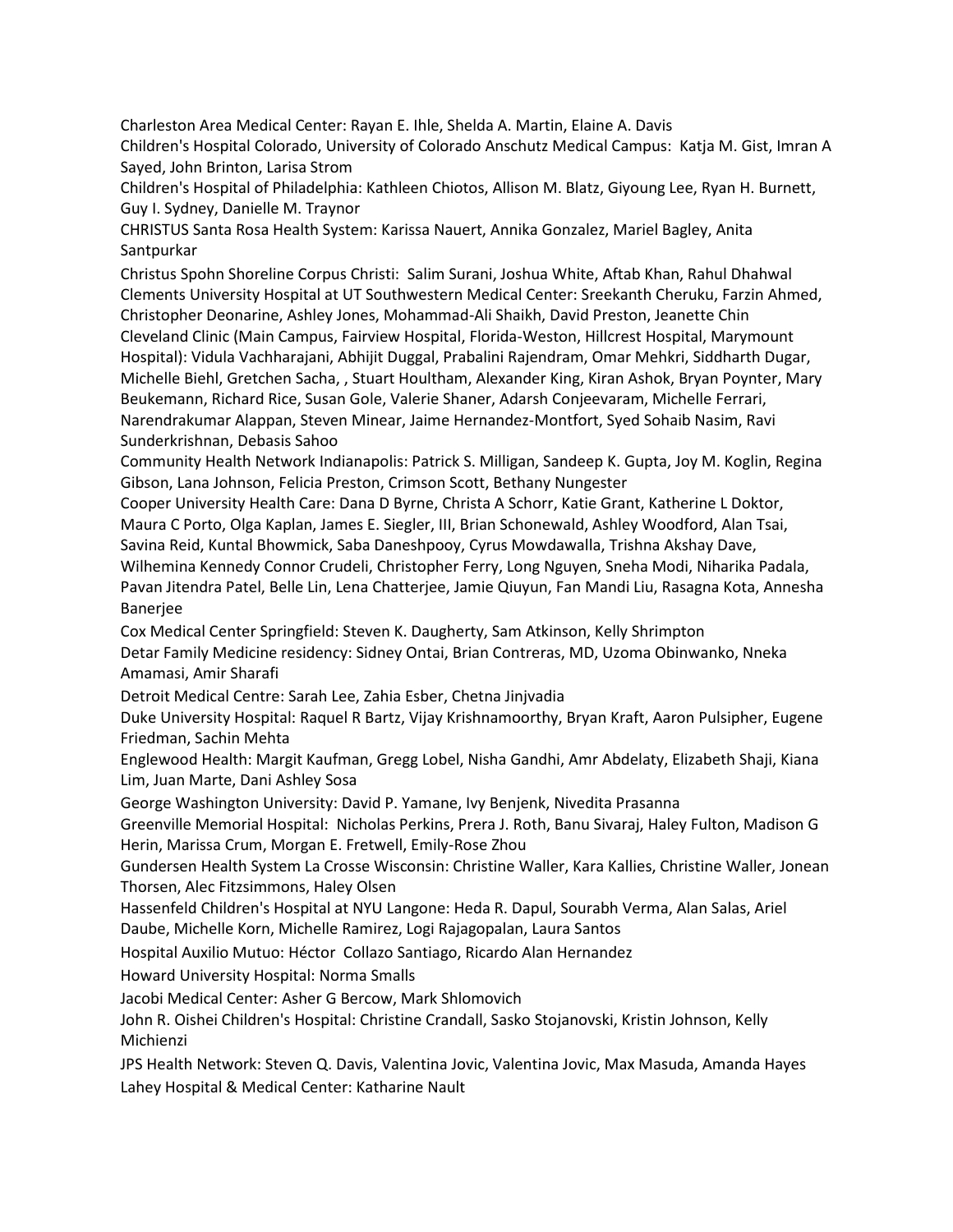Lakes Region General Hospital: Michael Smith, William Snow, Riley Liptak, Hannah Durant, Valerie Pendleton, Alay Nanavati, Risa Mrozowsk

LifeBridge Health/Sinai and Northwest Hospitals: Namrata Nag, Jeff Brauer, Ashwin Dharmadhikari, Sahib Singh, Franco Laghi, Ghania Naeem, Andrew Wang, Kevin Bliden, Amit Rout, Jaime Barnes, Martin Gesheff, Asha Thomas, Melbin Thomas, Alicia R. Liendo, Jovan Milosavljevic, Kenan Abbasi, Nicholas B. Burley, Nicole Rapista, Samuel Amankwah, Sanjay K Poudel, Saroj Timilsina, Sauradeep Sarkar, Oluwasayo Akinyosoye, Shashi K. Yalamanchili, Sheena Moorthy, Sonia Sugumar, Jonathan Ford, Martin C. Taylor, Charlotte Dunderdale, Alyssa Henshaw, Mary K. Brunk, Jessica Hagy, Shehryar Masood, Sushrutha Sridhar

Loyola University Medical Center: Yuk Ming Liu, Sarah Zavala, Sarah Zavala, Esther Shim M Health-Fairview, University of Minnesota: Ronald A. Reilkoff, Julia A. Heneghan, Sarah Eichen, Lexie Goertzen, Scott Rajala, Ghislaine Feussom, Ben Tang

MacNeal Hospital Loyola Medicine: Christine C. Junia, Robert Lichtenberg, Hasrat Sidhu, Diana Espinoza, Shelden Rodrigues, Maria Jose Zabala, Daniela Goyes, Ammu Susheela, Buddhi Hatharaliyadda, Naveen Rameshkumar, Amulya Kasireddy, Genessis Maldonado, Lisseth Beltran, Akshata Chaugule, Hassan Khan

Mass General Brigham Hospital: Namrata Patil, Ruhi Patil

Mayo Clinic Arizona: Rodrigo Cartin-Ceba, Ayan Sen, Fahimeh Talaei

Mayo Clinic Rochester: Rahul Kashyap, Juan Pablo Domecq, Ognjen Gajic, Vikas Bansal, Aysun Tekin, Amos Lal, John C. O'Horo, Neha N. Deo, Mayank Sharma, Shahraz Qamar, Romil Singh, Diana J. Valencia Morales

Mayo Clinic, Eau Claire: Abigail T. La Nou, Marija Bogojevic, Simon Zec

Mayo Clinic, Florida: Devang Sanghavi, Pramod Guru, Pablo Moreno Franco, Karthik Gnanapandithan, Hollie Saunders, Zachary Fleissner, Juan Garcia , Alejandra Yu Lee Mateus, Siva Naga Yarrarapu, Nirmaljot Kaur, Abhisekh Giri, Mohammed Mustafa Hasan, Ashrita Donepudi

Mayo Clinic, Mankato: Syed Anjum Khan, Nitesh Kumar Jain, Thoyaja Koritala

Medical Center Health System, Odessa: Alexander Bastidas, Gabriela Orellana, Adriana Briceno Bierwirth, Eliana Milazzo, Juan Guillermo Sierra, Thao Dang

Medical College of Wisconsin: Rahul S Nanchal, Paul A Bergl, Jennifer L Peterson

Mercy Gilbert Medical Center: Jessica Timmer, Kimberly Welker

Mercy Hospital and Medical Center, Chicago: Travis Yamanaka, Nicholas A. Barreras, Michael Markos, Anita Fareeduddin, Rohan Mehta

Mercy Hospital, Saint Louis: Chakradhar Venkata, Miriam Engemann, Annamarie Mantese

MetroHealth Medical Center: Yasir Tarabichi, Adam Perzynski, Christine Wang, Dhatri Kotekal Midland Memorial Hospital, Texas Tech University Health Sciences Center: Adriana C Briceno Bierwirth, Gabriela M Orellana, Gerardo Catalasan, Shohana Ahmed, Carlos F Matute, Ahmad Hamdan, Ivania Salinas, Genesis Del Nogal, Angel Tejada

Millard Fillmore Suburban Hospital: Anna Eschler, Mary Hejna, Emily Lewandowski, Kristen Kusmierski, Clare Martin

Montefiore Medical Center The Bronx: Jen-Ting Chen, Aluko Hope, Zoe Tsagaris, Elise Ruen, Aram Hambardzumyan

New Hanover Regional Medical Center: Nasar A Siddiqi, Lesly Jurado, Lindsey Tincher, Carolyn Brown Nicklaus Children's Hospital: Prithvi Sendi, Meghana Nadiger, Balagangadhar Totapally

OSF Saint Francis Medical Center: Bhagat S. Aulakh, Sandeep Tripathi, Jennifer A. Bandy, Lisa M. Kreps, Dawn R. Bollinger, Jennifer A. Bandy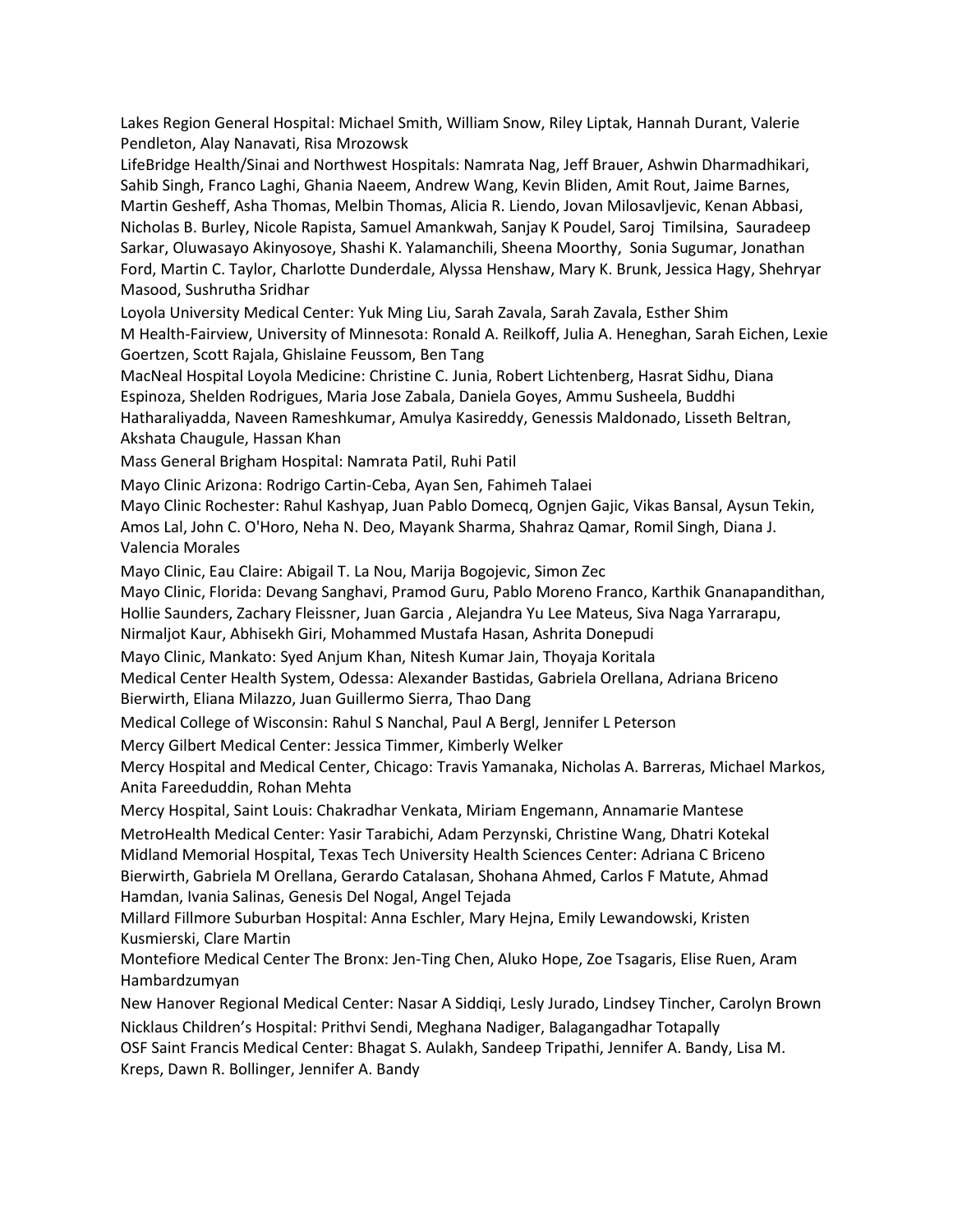OU Medical Center: Neha Gupta, Brent R Brown, Tracy L Jones, Kassidy Malone, Lauren A Sinko, Amy B Harrell, Shonda C Ayers, Lisa M Settle, Taylor J Sears

Parkview Health System, Fort Wayne: Roger Scott Stienecker, Andre G. Melendez, Tressa A. Brunner, Sue M Budzon, Jessica L. Heffernan, Janelle M. Souder, Tracy L. Miller, Andrea G. Maisonneuve ProMedica Toledo Hospital: Roberta E. Redfern, Jessica Shoemaker, Jennifer Micham, Lynn Kenney, Gabriel Naimy

Ridgecrest Regional Hospital: Victoria Schauf

Roper St. Francis Healthcare Charleston: Sara Utley, Holly Balcer

Saint Alphonsus Regional Medical Center: Kerry P. J. Pulver, Jennifer Yehle, Alicia Weeks, Terra Inman Saint Luke's Hospital: Majdi Hamarshi, Jeannette Ploetz, Nick Bennett, Kyle Klindworth, Moustafa Younis, Adham Mohamed

Samaritan Health Services: Brian L. Delmonaco, Anthony Franklin, Mitchell Heath

Santa Barbara Cottage Hospital: Diane Barkas

Sarasota Memorial Hospital: Antonia L. Vilella, Sara B. Kutner, Kacie Clark, Danielle Moore

Seattle Children's Hospital: Shina Menon, John K McGuire, Deana Rich

St. Joseph Mercy Ann Arbor, Ann Arbor: Harry L. Anderson, III, Dixy Rajkumar, Ali Abunayla, Jerrilyn Heiter

St. Joseph's Candler Health System: Howard A. Zaren, Stephanie J. Smith, Grant C. Lewis, Lauren Seames, Cheryl Farlow, Judy Miller, Gloria Broadstreet

St. Louis Children's Hospital: John Lin, Cindy Terrill, Brock Montgomery, Sydney Reyes, Summer Reyes, Alex Plattner

St.Agnes Hospital: Anthony Martinez, Micheal Allison, Aniket Mittal, Rafael Ruiz, Aleta Skaanland, Robert Ross

St.Mary Medical Center, Langhorne: Umang Patel, Jordesha Hodge, KrunalKumar Patel, Shivani Dalal, Himanshu Kavani, Sam Joseph

Stamford Health: Michael A. Bernstein, Ian K. Goff, Matthew Naftilan, Amal Mathew, Deborah Williams, Sue Murdock, RN, Maryanne Ducey, Kerianne Nelson

Stanford Hospital and Clinics: Jason Block, James Mitchel, Connor G O'Brien, Sylvan Cox SUNY Upstate Medical University: William Marx, Ioana Amzuta, Asad J. Choudhry, Mohammad T. Azam

Texas Health Resources, Arlington: Kristina L Carter, PharmD, Michael A Olmos, Brittany M Parker, Julio Quintanilla, Tara A Craig, Brendon J Clough, Jeffrey T Jameson

The Children's Hospital at OU Medicine: Neha Gupta, Tracy L Jones, Shonda C Ayers, Amy B Harrell, Dr. Brent R Brown

The Children's Hospital of San Antonio, Baylor College of Medicine: Utpal S. Bhalala, Joshua Kuehne, Melinda Garcia, Morgan Beebe, Heather Herrera

The Queen's Medical Center: Chris Fiack, Stephanie Guo, May Vawer, Beth Blackburn

The University of Tennessee Medical Center: Caleb Darby, Kristy Page, Amanda Brown, Jessie McAbee

Thomas Jefferson University Hospital: Katherine A. Belden, Michael Baram, Devin M. Weber, Rosalie DePaola, Yuwei Xia, Hudson Carter, Aaron Tolley, Mary Barletta

Truman Medical Centers: Mark Steele, Laurie Kemble

Tulane University Medical Center and University Medical Center New Orleans: Joshua L. Denson, A. Scott Gillet, Margo Brown, Rachael Stevens, Andrew Wetherbie, Kevin Tea, Mathew Moore

UC San Diego Medical Center – Hillcrest: Abdurrahman Husain, Atul Malhotra, Qais Zawaydeh

UNC Medical Center: Benjamin J Sines, Thomas J Bice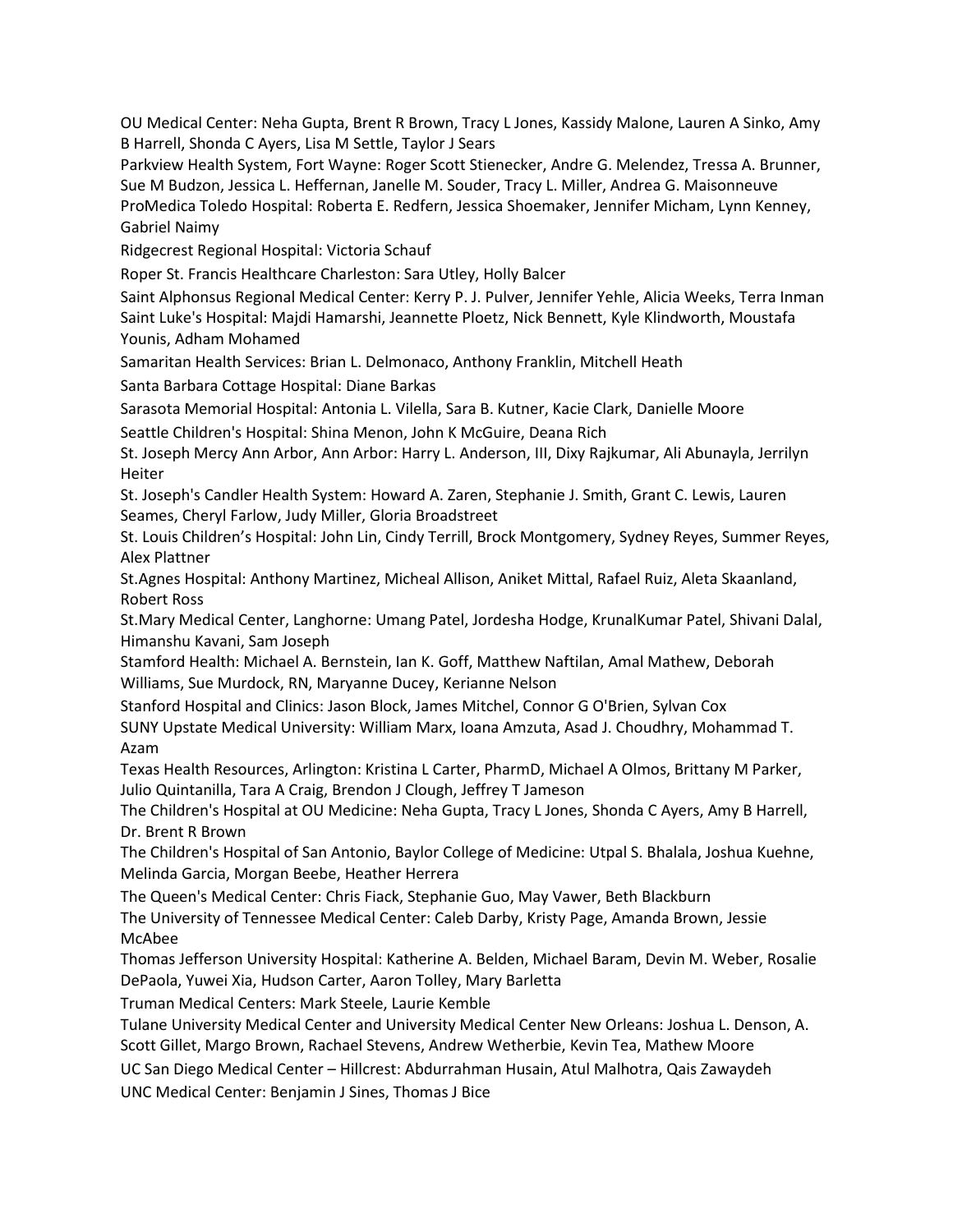University Hospital San Antonio: Emily A. Vail, Susannah Nicholson, Rachelle B. Jonas, AnnaRose E. Dement, William Tang, Mark DeRosa, Robert E. Villarreal

University Medical Center (University Medical Center of Southern Nevada Las Vegas): Rajany V. Dy, Alfredo Iardino, Jill Sharma, Richard Czieki, Julia Christopher, Ryan Lacey, Marwan Mashina,, Kushal Patel

University of Alabama at Birmingham: Erica C. Bjornstad, Nancy M. Tofil, Scott House, Isabella Aldana University of Arkansas for Medical Sciences: Nikhil K. Meena, Jose D. Caceres, Nikhil K Meena,

Sarenthia M. Epps, Harmeen Goraya, Kelsey R. Besett, MD, Ryan James, Lana Y. Abusalem, Akash K. Patel, Lana S Hasan

University of Cincinnati: Dina Gomaa B.S., Michael Goodman, Devin Wakefield, Anthony Spuzzillo, John O. Shinn II

University of Colorado Hospital: Robert MacLaren

University of Florida Health Shands Hospital: Azra Bihorac, Tezcan Ozrazgat Baslanti, George Omalay, Haleh Hashemighouchani, Julie S. Cupka, Matthew M Ruppert

University of Iowa Carver College of Medicine: Patrick W. McGonagill, Colette Galet, Janice Hubbard, David Wang, Lauren Allan, Aditya Badheka, Madhuradhar Chegondi

University of Kansas Medical Center: Usman Nazir, Garrett Rampon, Jake Riggle, Nathan Dismang University of Louisville and Norton Children's Hospital: Vicki Montgomery, Janice Sullivan, Sarah Morris, Jennifer Nason

University of Louisville Hospital: Ozan Akca, Rainer Lenhardt, Rodrigo S. Cavallazzi, Ann Jerde, Alexa Black, Allison Polidori, Haily Griffey, Justin Winkler, Thomas Brenzel

University of Miami Miller School of Medicine: Roger A. Alvarez, Amarilys Alarcon-Calderon, Marie Anne Sosa, Sunita K. Mahabir, Mausam J. Patel

University of Michigan Health System: Pauline Park, Andrew Admon, Sinan Hanna, Rishi Chanderraj, Maria Pliakas, Ann Wolski, Jennifer Cirino

University of Missouri, Columbia: Dima Dandachi, Hariharan Regunath, Maraya N. Camazine, Grant. E. Geiger, Abdoulie O. Njai, Baraa M. Saad

University of Pittsburgh: Faraaz Ali Shah, Byron Chuan, Sagar L. Rawal, Manal Piracha University of Utah Health: Joseph E. Tonna, Nicholas M. Levin, Kayte Suslavich, Rachel Tsolinas, Zachary T. Fica, Chloe R. Skidmore

University of Vermont Larner College of Medicine: Renee D. Stapleton, Anne E. Dixon, Olivia Johnson, Sara S. Ardren, Stephanie Burns, Anna Raymond, Erika Gonyaw, Kevin Hodgdon, Chloe Housenger, Benjamin Lin, Karen McQuesten, Heidi Pecott-Grimm, Julie Sweet, Sebastian Ventrone

University of Washington – Northwest: Nita Khandelwal, T. Eoin West, Ellen S. Caldwell, Lara Lovelace-Macon, Navya Garimella, Denisse B. Dow

UT Southwestern Medical Center: Sreekanth R. Cheruku, Catherine Chen, Farzin Ahmed, Christopher Deonarine, Ashley Jones, David Preston, Mohammad-Ali Shaikh, Jeanette Chin

Valleywise Health (formerly Maricopa Medical Center): Murtaza Akhter, Rania Abdul Rahman, Mary Mulrow

Vanderbilt University Medical Center: Erin M. Wilfong, Kelsi Vela

Wake Forest University School of Medicine; Wake Forest Baptist Health Network: Ashish K. Khanna, Lynne Harris, Bruce Cusson, Jacob Fowler, David Vaneenenaam, Glen McKinney, Imoh Udoh, Kathleen Johnson

Washington University School of Medicine and Barnes-Jewish Hospital: Patrick G. Lyons, Andrew P Michelson, Sara S. Haluf, Lauren M. Lynch, Nguyet M. Nguyen, Aaron Steinberg

William S. Middleton Memorial VA Hospital: Nicholas Braus